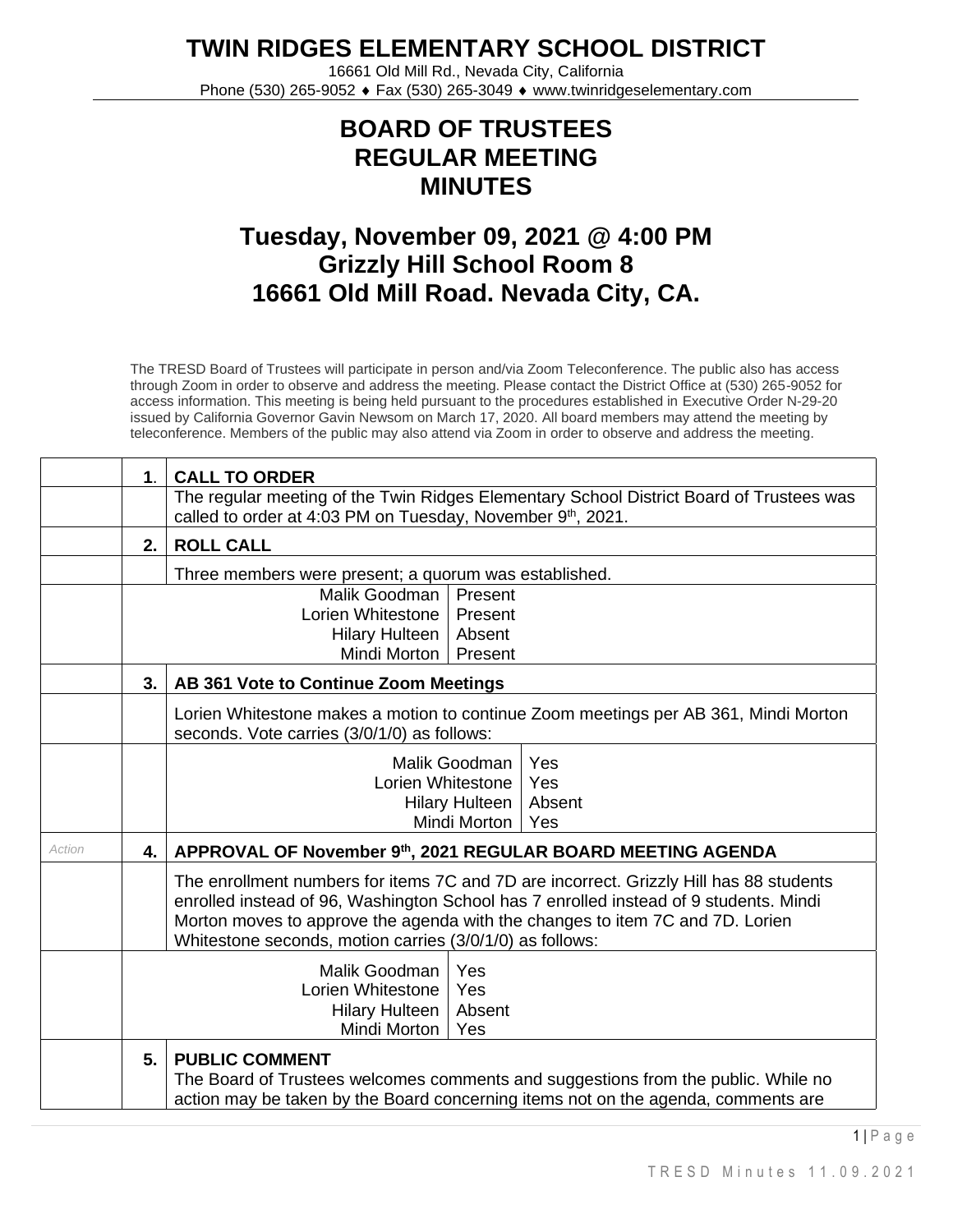|            |           | important for District information and for possible future action. Due to time considerations,<br>the chair may request that comments by an individual be limited to two minutes.<br>Suggestions and comments from the public regarding items listed on this agenda should be<br>raised during the comment period for the specific agenda item. (Education Code 35145.5;<br>Bylaw 9322, Government Code 54954.3) |                                                                                                                                                                                                                                                                                                                                                                                                                                                                                                                                                                       |  |  |  |  |  |
|------------|-----------|------------------------------------------------------------------------------------------------------------------------------------------------------------------------------------------------------------------------------------------------------------------------------------------------------------------------------------------------------------------------------------------------------------------|-----------------------------------------------------------------------------------------------------------------------------------------------------------------------------------------------------------------------------------------------------------------------------------------------------------------------------------------------------------------------------------------------------------------------------------------------------------------------------------------------------------------------------------------------------------------------|--|--|--|--|--|
|            |           |                                                                                                                                                                                                                                                                                                                                                                                                                  | No public comment.                                                                                                                                                                                                                                                                                                                                                                                                                                                                                                                                                    |  |  |  |  |  |
| Action     | 6.        |                                                                                                                                                                                                                                                                                                                                                                                                                  | <b>CONSENT ITEMS</b> These items are expected to be routine and non-controversial. The<br>Board will act upon them at one time without discussion. Any Board member, staff member<br>or interested party may request that an item be removed from the consent agenda for<br>discussion.                                                                                                                                                                                                                                                                               |  |  |  |  |  |
| Action     | А.        |                                                                                                                                                                                                                                                                                                                                                                                                                  | B<br>Approval of the October 28th, 2021 Special Board Meeting Minutes.                                                                                                                                                                                                                                                                                                                                                                                                                                                                                                |  |  |  |  |  |
|            | <b>B.</b> |                                                                                                                                                                                                                                                                                                                                                                                                                  | Approval of the October 2021 Warrants.                                                                                                                                                                                                                                                                                                                                                                                                                                                                                                                                |  |  |  |  |  |
|            |           | Lorien Whitestone moves to approve Consent Items 6A and 6B with changes to the<br>October 28 <sup>th</sup> minutes item 7B, to fix a typo and change Malik Goodman's vote from "Yes" to<br>"Abstain", Mindi Morton seconds. Motion approves (4/0/1/0) as follows:                                                                                                                                                |                                                                                                                                                                                                                                                                                                                                                                                                                                                                                                                                                                       |  |  |  |  |  |
|            |           |                                                                                                                                                                                                                                                                                                                                                                                                                  | Malik Goodman<br>Yes<br>Lorien Whitestone<br>Yes<br><b>Hilary Hulteen</b><br>Absent<br>Mindi Morton<br>Yes                                                                                                                                                                                                                                                                                                                                                                                                                                                            |  |  |  |  |  |
|            | 7.        |                                                                                                                                                                                                                                                                                                                                                                                                                  | <b>REPORTS</b>                                                                                                                                                                                                                                                                                                                                                                                                                                                                                                                                                        |  |  |  |  |  |
| Discussion |           | Α.                                                                                                                                                                                                                                                                                                                                                                                                               | <b>SIG Fire Report-Mike Crandall</b>                                                                                                                                                                                                                                                                                                                                                                                                                                                                                                                                  |  |  |  |  |  |
|            |           |                                                                                                                                                                                                                                                                                                                                                                                                                  | Cindy Wilkerson and Mike Crandall are in attendance to review our SIG Fire Report.<br>Mike Crandall did a school site assessment of potential fire hazards on the Grizzly Hill<br>School Campus, Washington Campus, and Little Acorns Preschool. Mike Crandall<br>discussed his report and the summary of recommended actions our district can take<br>to minimize these hazards. Some of the suggestions are: removing blackberries,<br>keeping vegetation below 18 inches, a shaded fuel break, and a 6ft retaining wall<br>around the propane tank is recommended. |  |  |  |  |  |
|            |           |                                                                                                                                                                                                                                                                                                                                                                                                                  | 4:15pm Hilary Hulteen arrives.                                                                                                                                                                                                                                                                                                                                                                                                                                                                                                                                        |  |  |  |  |  |
| Discussion |           | В.                                                                                                                                                                                                                                                                                                                                                                                                               | Family Resource Center Report-Diana Pasquini                                                                                                                                                                                                                                                                                                                                                                                                                                                                                                                          |  |  |  |  |  |
|            |           |                                                                                                                                                                                                                                                                                                                                                                                                                  | Diana Pasquini is not present, no FRC report.                                                                                                                                                                                                                                                                                                                                                                                                                                                                                                                         |  |  |  |  |  |
| Discussion |           | C.                                                                                                                                                                                                                                                                                                                                                                                                               | Grizzly Hill School Report (88 Students Enrolled)-Melissa Madigan                                                                                                                                                                                                                                                                                                                                                                                                                                                                                                     |  |  |  |  |  |
|            |           |                                                                                                                                                                                                                                                                                                                                                                                                                  | The 6 <sup>th</sup> grade students attended a field trip today about tobacco use and prevention<br>program.                                                                                                                                                                                                                                                                                                                                                                                                                                                           |  |  |  |  |  |
|            |           |                                                                                                                                                                                                                                                                                                                                                                                                                  | The second round of electives are beginning. There will be: study hall, arts and crafts,<br>French, cooking, music, circus arts, yoga/social skills, and math tutoring. Students<br>seem to love their electives. All staff will be involved in some way or another with<br>electives. These occur from 2-3pm every day of the week except for Wednesdays.                                                                                                                                                                                                            |  |  |  |  |  |
|            |           |                                                                                                                                                                                                                                                                                                                                                                                                                  | Trunk or Treat was a huge success in October. There are some plans in motion for<br>December.                                                                                                                                                                                                                                                                                                                                                                                                                                                                         |  |  |  |  |  |

 $2 | P a g e$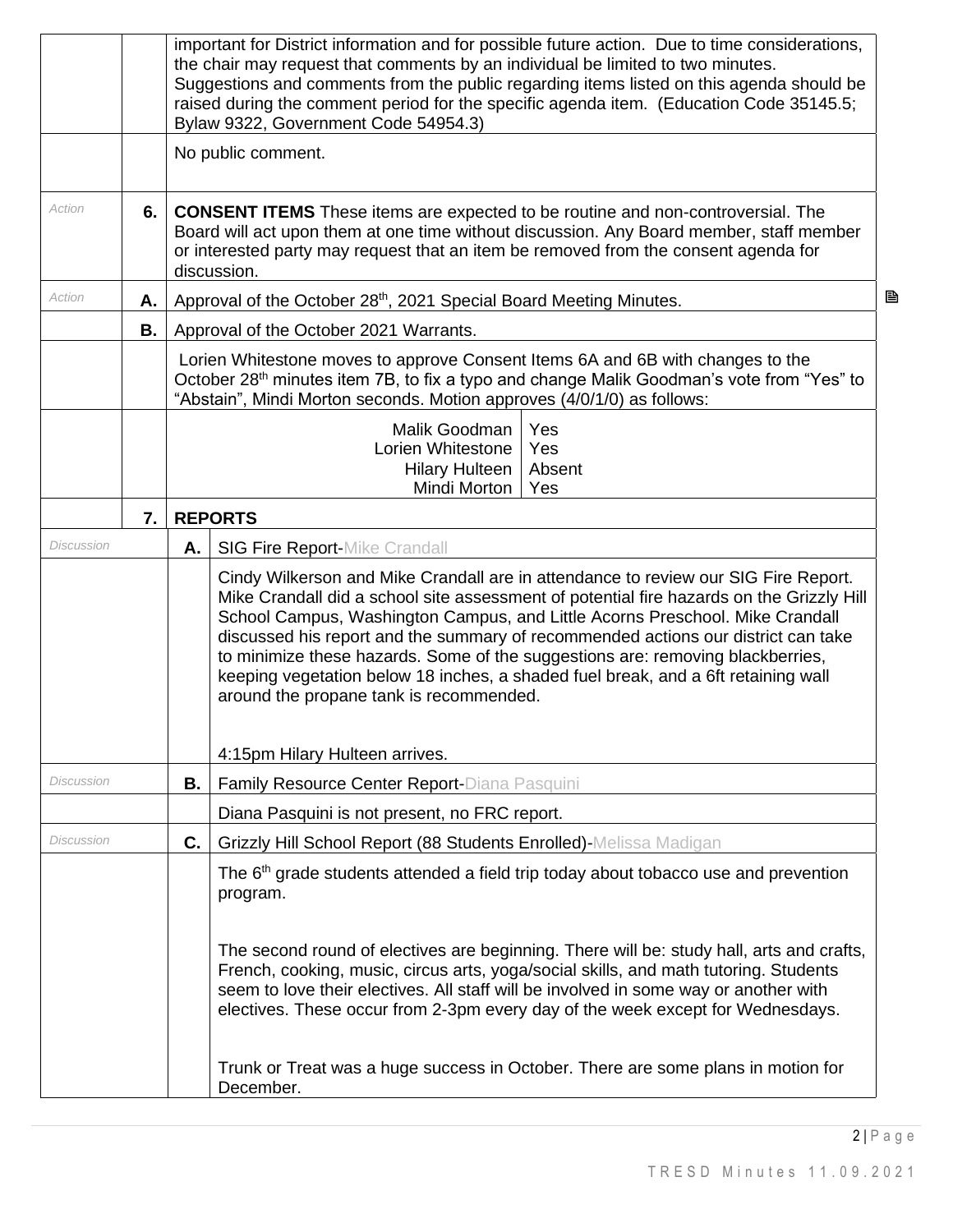|                          |      | The TK-K1 class is doing a service project writing letters to veterans and proviing<br>blankets. The students will go to a homeless veteran shelter to deliver the blankets.                                                                                                                                                                                                                                                                                                                                                                                                                                                                                                                                                                                                                                                                                                                                                                                                                   |   |
|--------------------------|------|------------------------------------------------------------------------------------------------------------------------------------------------------------------------------------------------------------------------------------------------------------------------------------------------------------------------------------------------------------------------------------------------------------------------------------------------------------------------------------------------------------------------------------------------------------------------------------------------------------------------------------------------------------------------------------------------------------------------------------------------------------------------------------------------------------------------------------------------------------------------------------------------------------------------------------------------------------------------------------------------|---|
| Discussion               | D. I | Washington School Report (7 Students Enrolled) - Adam Pearcy                                                                                                                                                                                                                                                                                                                                                                                                                                                                                                                                                                                                                                                                                                                                                                                                                                                                                                                                   |   |
|                          |      | Adam Pearcy is doing well, he took the students on a field trip to the Sacramento City<br>Zoo. The experience was incredibly valuable for the students and another field trip is<br>being planned. Bonnie Al-Rifai from Grizzly Hill School also attended.                                                                                                                                                                                                                                                                                                                                                                                                                                                                                                                                                                                                                                                                                                                                     |   |
|                          |      | A rodent and pest inspection is required on every campus twice a year.                                                                                                                                                                                                                                                                                                                                                                                                                                                                                                                                                                                                                                                                                                                                                                                                                                                                                                                         |   |
| <b>Discussion</b>        | Е.   | Oak Tree Preschool Report (21 Students Enrolled) - Pam Langley/Melissa Madigan                                                                                                                                                                                                                                                                                                                                                                                                                                                                                                                                                                                                                                                                                                                                                                                                                                                                                                                 |   |
|                          |      | Little Acorns Preschool along with the Family Resource Center playgroup had a<br>Halloween party with donated pumpkins that the students carved.                                                                                                                                                                                                                                                                                                                                                                                                                                                                                                                                                                                                                                                                                                                                                                                                                                               |   |
|                          |      | Pam Langley would like a water heater for the campus.*** double check minutes                                                                                                                                                                                                                                                                                                                                                                                                                                                                                                                                                                                                                                                                                                                                                                                                                                                                                                                  |   |
| <b>Discussion</b>        | F.,  | <b>Board Report-Malik Goodman</b>                                                                                                                                                                                                                                                                                                                                                                                                                                                                                                                                                                                                                                                                                                                                                                                                                                                                                                                                                              |   |
|                          |      | The Chromebooks the board members requested are available to check out from<br>Sunshine Bender in the main office.                                                                                                                                                                                                                                                                                                                                                                                                                                                                                                                                                                                                                                                                                                                                                                                                                                                                             |   |
| 8.                       |      | <b>DISCUSSION/ACTION ITEMS</b>                                                                                                                                                                                                                                                                                                                                                                                                                                                                                                                                                                                                                                                                                                                                                                                                                                                                                                                                                                 |   |
| Discussion/Action        | А.   | <b>OWENS Financial - Peter Ketchand</b>                                                                                                                                                                                                                                                                                                                                                                                                                                                                                                                                                                                                                                                                                                                                                                                                                                                                                                                                                        | ₿ |
|                          |      | Peter Ketchand went over the process of accessing money from our pool account. It<br>requires a majority vote from the board, plus the superintendent/principal and<br>accounts payable approval, along with Peter Ketchand's signature before it can be<br>accessed. Malik Goodman and our business official will receive an email with online<br>access to our quarterly reports.                                                                                                                                                                                                                                                                                                                                                                                                                                                                                                                                                                                                            |   |
| <b>Discussion/Action</b> | В.   | Board Vacancy/Appointing New Board Member - Malik Goodman                                                                                                                                                                                                                                                                                                                                                                                                                                                                                                                                                                                                                                                                                                                                                                                                                                                                                                                                      | ₿ |
|                          |      | Each candidate for the board vacancy had 5 minutes to present to the board.<br>Amy Boyle has lived in the town of Washington for 13 years. They have a student in<br>the school and she would like to represent the town of Washington. Driving from<br>Washington to Grizzly Hill for board meetings won't be a problem. Amy believes that<br>Washington needs more parental involvement and more activities for ASES, with<br>alternatives for students to learn trade skills. Has familiarity with the Brown Act and<br>has board experience.<br>Aubrey Puetz is a local on The Ridge and is an administrative assistant to the cultural<br>center, up the road from Grizzly Hill School. She was previously on a preschool<br>board, did heard start in North San Juan, and was on the policy council in Auburn,<br>then became a parent representative for them a year after. Her mother-in-law<br>previously taught at Grizzly Hill School and her husband was a student at Grizzly Hill |   |
|                          |      | School.<br>Hilary Hulteen resigns effective at the end of this board meeting. A new board<br>vacancy will be posted in the Union and locally, then ten days from this meeting there<br>will be a special board meeting to appoint a new member to fill this new vacancy.                                                                                                                                                                                                                                                                                                                                                                                                                                                                                                                                                                                                                                                                                                                       |   |

3 | P a g e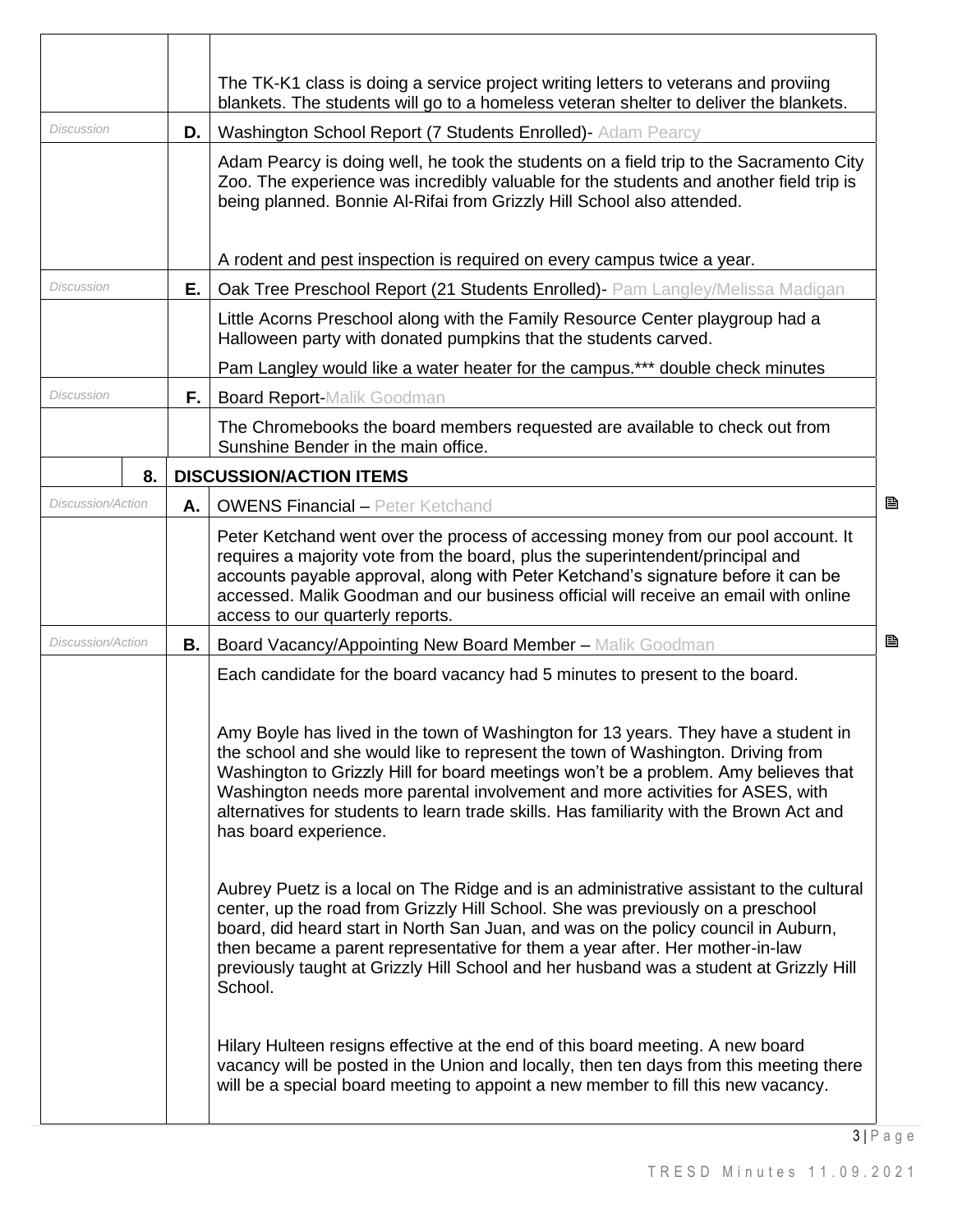|                          |     |          | Mindi Morton moves to appoint Amy Boyle to the TRESD Board of Trustees and to<br>appoint another board member on November 19th special board meeting to fill Hilary<br>Hulteen's vacancy. Hilary Hulteen seconds. Motion approves (4/0/0/0) as follows:                                                                                                                       |   |  |
|--------------------------|-----|----------|-------------------------------------------------------------------------------------------------------------------------------------------------------------------------------------------------------------------------------------------------------------------------------------------------------------------------------------------------------------------------------|---|--|
|                          |     |          | Malik Goodman<br>Yes<br>Lorien Whitestone<br>Yes<br><b>Hilary Hulteen</b><br>Yes<br>Mindi Morton<br>Yes                                                                                                                                                                                                                                                                       |   |  |
| Discussion/Action        |     | C.       | <b>Annual Developer Fee- Malik Goodman</b>                                                                                                                                                                                                                                                                                                                                    | B |  |
|                          |     |          | There is no annual developer fee as of right now.                                                                                                                                                                                                                                                                                                                             |   |  |
| Discussion/Action        |     | D.       | <b>Field Trips - Malik Goodman</b>                                                                                                                                                                                                                                                                                                                                            |   |  |
|                          |     |          | Students and teachers are enjoying the field trips being offered. More are being<br>planned for the future and legacy field trips are being discussed. Malik Goodman said<br>the board would give any amount of money to make sure these field trips continue<br>happening.                                                                                                   |   |  |
| Discussion/Action        |     | Е.       | <b>LCAP Update-Melissa Madigan</b>                                                                                                                                                                                                                                                                                                                                            |   |  |
|                          |     |          | Melissa Madigan met with Darlene Waddle and Teena Corker. There are more items<br>being added to the LCAP and a new template. The goals are the same and the<br>reporting comes from Darlene Waddle. The due date for the LCAP is in the spring.                                                                                                                              |   |  |
| Discussion/Action        |     | F.,      | <b>CSEA Update-</b> Val Beberg                                                                                                                                                                                                                                                                                                                                                |   |  |
|                          |     |          | Val is not in attendance so there is no CSEA update.                                                                                                                                                                                                                                                                                                                          |   |  |
| <b>Discussion/Action</b> |     | G.       | <b>TRTA Update-Tiffany Caughey</b>                                                                                                                                                                                                                                                                                                                                            |   |  |
|                          |     |          | Tiffany is not in attendance so there is no TRTA update.                                                                                                                                                                                                                                                                                                                      |   |  |
|                          | 9.  |          | <b>PUBLIC COMMENT ON CLOSED SESSION ITEMS-Malik Goodman</b>                                                                                                                                                                                                                                                                                                                   |   |  |
|                          |     |          | There is no public comment on closed session items.                                                                                                                                                                                                                                                                                                                           |   |  |
|                          | 10. |          | <b>CLOSED SESSION</b>                                                                                                                                                                                                                                                                                                                                                         |   |  |
|                          |     |          | A.   Public Employee Discipline/Dismissal/Release (Government Code § 54957 (b))                                                                                                                                                                                                                                                                                               |   |  |
|                          |     |          | No action taken.                                                                                                                                                                                                                                                                                                                                                              |   |  |
|                          | 11. |          | <b>RECESS/RECONVENE-Report Out on Closed Session- Malik Goodman</b>                                                                                                                                                                                                                                                                                                           |   |  |
|                          |     | Α.       | Reportable Action Taken Regarding Public Employee Discipline/Dismissal/Release                                                                                                                                                                                                                                                                                                |   |  |
|                          |     |          | No action taken.                                                                                                                                                                                                                                                                                                                                                              |   |  |
|                          | 12. |          | <b>FUTURE AGENDA ITEMS DISCISSION</b>                                                                                                                                                                                                                                                                                                                                         |   |  |
|                          |     |          | No future agenda items discussion.                                                                                                                                                                                                                                                                                                                                            |   |  |
|                          | 13. |          | <b>UPCOMING MEETINGS: November 19th, 2021</b>                                                                                                                                                                                                                                                                                                                                 |   |  |
|                          | 14. |          | <b>ADJOURNMENT: 7:46pm</b>                                                                                                                                                                                                                                                                                                                                                    |   |  |
| <b>NOTICE:</b>           |     |          | This agenda was posted at least 72 hours prior to the meeting at 16661 Old Mill Rd. Nevada City, CA 95959<br>In compliance with the Americans with Disabilities Act, if you need special assistance to access the Board meeting room or to<br>otherwise participate at this meeting, including auxiliary aids or services, contact the Twin Ridges Elementary School District |   |  |
|                          |     | \$12132] | office at 530.265-9052 ext. 201 at least 48 hours before the scheduled Board meeting so that we may make every reasonable<br>effort to accommodate your needs. {G.C. §54953.2, §54954.2(a) (1); Americans with Disabilities Act of 1990, §202 (42 U.S.C.                                                                                                                      |   |  |

4 | P a g e